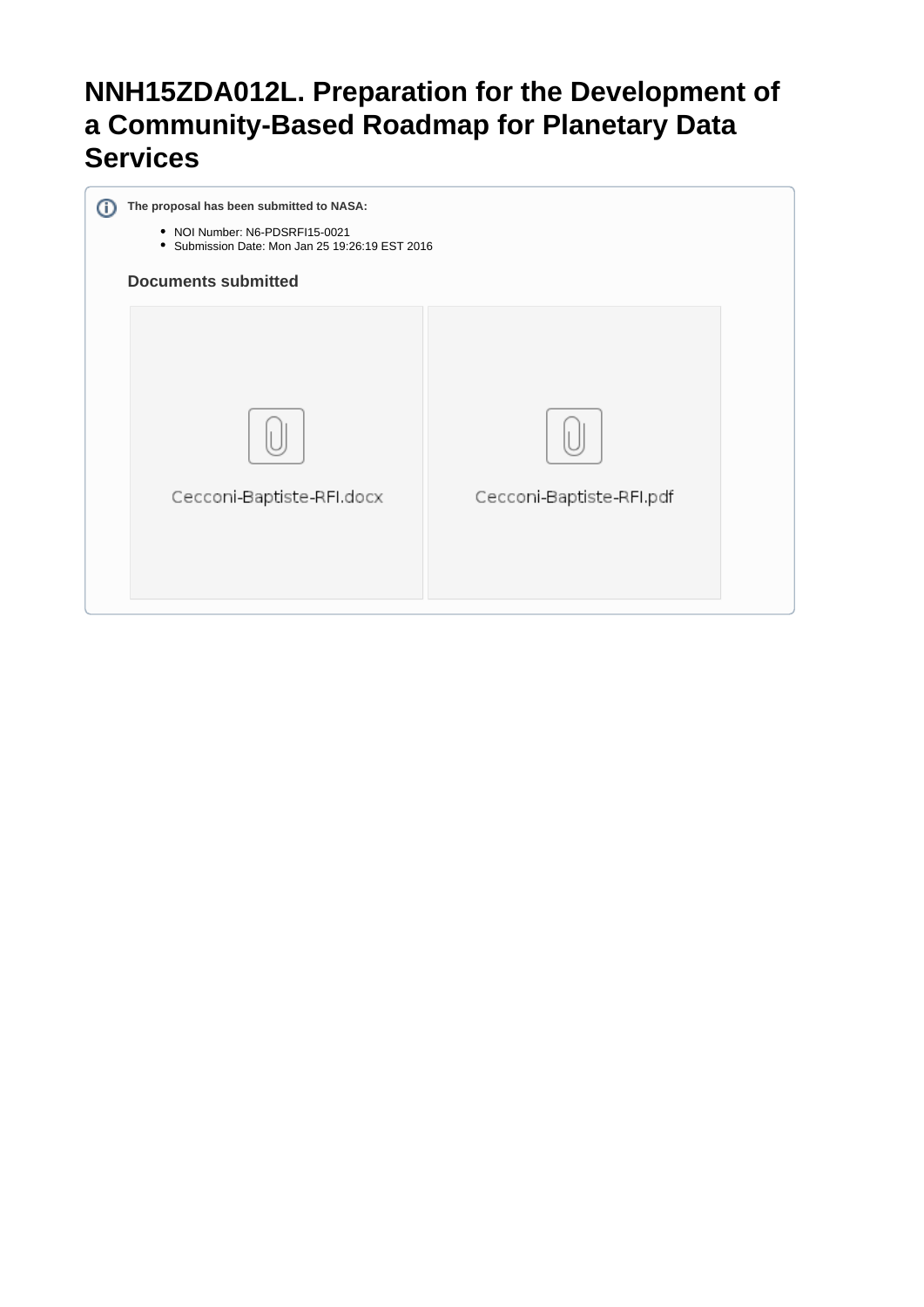| <b>Call Announcement</b>                                                                                                                                                                                                                                                                                                                                                                                                                                                                                                                   |
|--------------------------------------------------------------------------------------------------------------------------------------------------------------------------------------------------------------------------------------------------------------------------------------------------------------------------------------------------------------------------------------------------------------------------------------------------------------------------------------------------------------------------------------------|
| Response Date: 25 Jan 2016                                                                                                                                                                                                                                                                                                                                                                                                                                                                                                                 |
| NASA is preparing to work with the planetary science community to<br>develop a Roadmap for its Planetary Data Services - the data and sample<br>management architecture that supports the robotic exploration of the<br>Solar System - particularly, the Planetary Data System (PDS). This<br>Roadmap will address actions for the years 2017-2026. NASA is seeking<br>input from the planetary and data science communities in the form of a<br>Request For Information (RFI) designated NNH15ZDA012L that has been<br>posted on NSPIRES: |
| http://nspires.nasaprs.com/                                                                                                                                                                                                                                                                                                                                                                                                                                                                                                                |
| Select Open Solicitations, then search on NNH15ZDA012L.                                                                                                                                                                                                                                                                                                                                                                                                                                                                                    |
| 1. What tools, resources, workflows, tutorials, and interfaces<br>2. Making the archiving process seamless, less costly and more efficient<br>3. The role of PDS relative to other archiving alternatives (e.g., journals), in providing the public access to NASA-<br>generated data<br>4. Integration of PDS data products and USGS, MPC, other products<br>5. The role should the PDS play in encouraging the development of higher-order data products<br>6. Identifiable improvements to the current search capabilities of the PDS   |
|                                                                                                                                                                                                                                                                                                                                                                                                                                                                                                                                            |

### Introduction

VESPA (Virtual European Solar and Planetary Access) is an activity in the Europlanet 2020 Research Infrastructure programme funded under the European Commission's Horizon 2020 programme. It aims at building a Virtual Observatory for Planetary Science, connecting all sorts of data in the field, and providing modern tools to retrieve, cross-correlate, and display data and results of scientific analyses. The guiding principle of VESPA is to reuse existing technologies, so that minimal developments are required, and adoption of standards and new tools is made easier. VESPA is a common activity from 17 institutes in Europe, open to contributions from the community.

This document presents the VESPA project, and how these concepts can be used to enhance the science return of the NASA/PDS archive.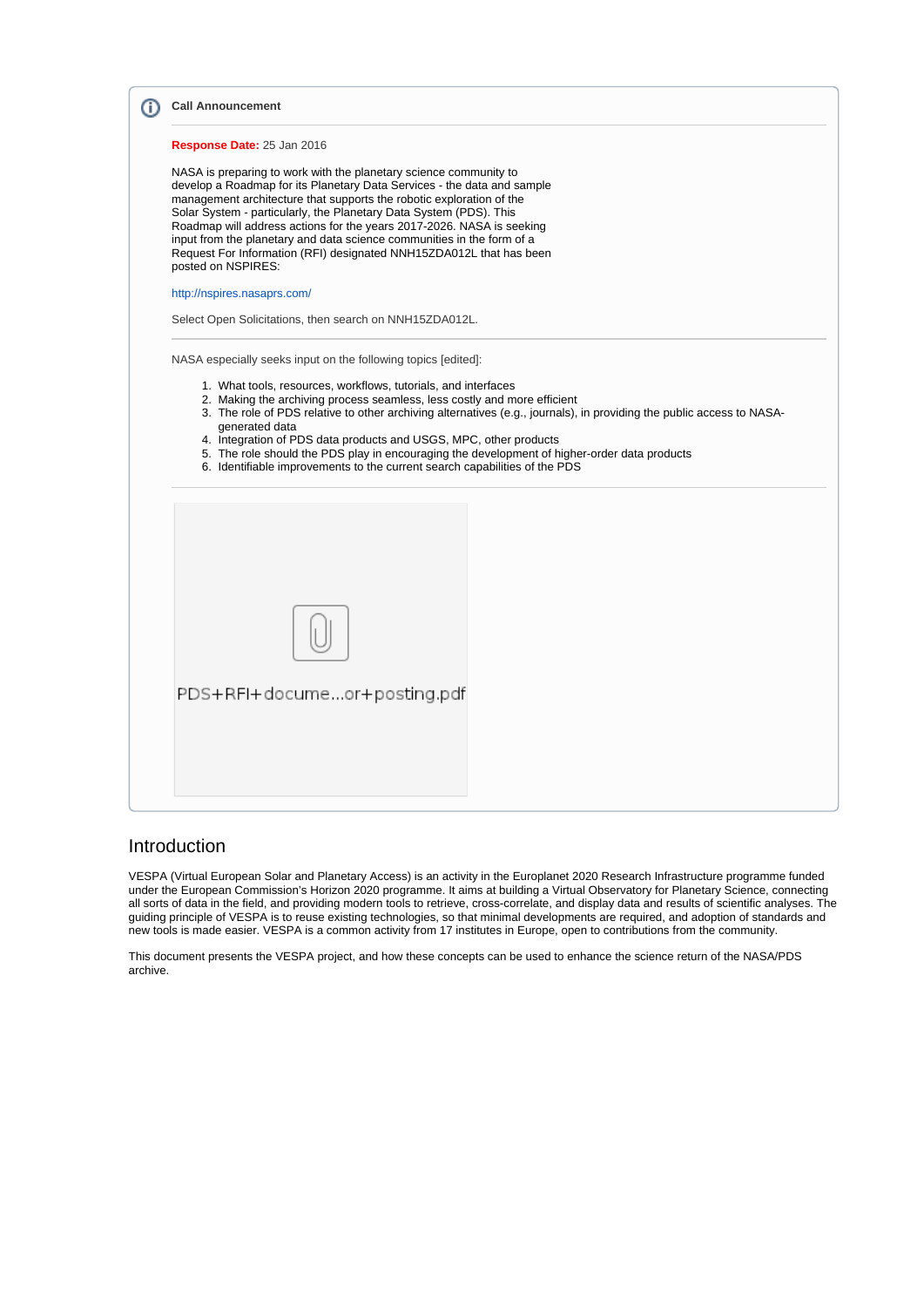



## The VESPA Project

The Virtual Observatory (VO) is intended to make it easy to locate, retrieve, and analyse data from archives and catalogs worldwide, and it assumes that data is distributed rather than centralised. Thus, the Virtual Observatory is concerned with data discovery, data access, and data integration, the hallmarks of cyberinfrastructure projects.

The goal of VESPA (Virtual European Solar and Planetary Access) is to build a Virtual Observatory for Solar System Sciences.

The VO term covers two different meanings. It can be either "a virtual observatory": a web-based portal providing access to remotely distributed data resources using online forms with scientific parameters; or "the virtual observatory": a series of standards and interoperable tools that can share data transparently. In the first case, the user connects to a VO and search for data, while in the latter, the user is using tools to display data and the VO is the invisible machinery that allows him to work efficiently.

The VESPA project includes both aspects:

- It will provide the first multi-thematic Solar System and Planetary Science VO portal.
- It will also improve the connexions between existing VO tools taking into account the specificities of Solar System Science.

#### **The Virtual Observatory in Planetary Science**

This vision will tremendously increase the science return of the shared datasets. In the proposed infrastructure the shared datasets will be reachable either using the VESPA web-portal, or through existing visualisation tools in use in the science community. The scientists will be able to search for data using a simple interface and a series of limited scientific parameters. They will not have to worry about data location or data formatting. The system will provide equal access to all shared dataset. Hence, even small teams contributing to the VESPA effort will have the same visibility as large space agency databases in the system. The amateur community also has a place in this system as valuable data providers. All planetary and solar system science fields will be available through the same interface. It will thus allow a very efficient cross-fertilization between neighbouring fields. Several examples of use can be provided here:

- searching in a methan lake region of Titan, the user will be able to retrieve the atmospheric conditions depending on season or altitudinal density and composition profiles;
- $\bullet$ looking for auroral images at Jupiter, the user will have also access to observations in the low frequency radio range, as well as thermospheric models, upstream solar wind or magnetospheric conditions;
- $\bullet$ looking for spectral observations of comets, the user will also be able to get laboratory observations for various composition of ices.

The VESPA effort will also improve the overall VO efficiency by upgrading existing VO standards to adapt them to Solar and Planetary sciences. The main role of VESPA will be the addition of Planetary Science specific capabilities in existing data visualisation VO tools (TOPCAT, Aladin, CASSIS, AMDA, 3Dview…). VESPA will thus provide common data mining capacities, advanced visualisation, crosscomparison potential, and data analysis functions to all connected data services.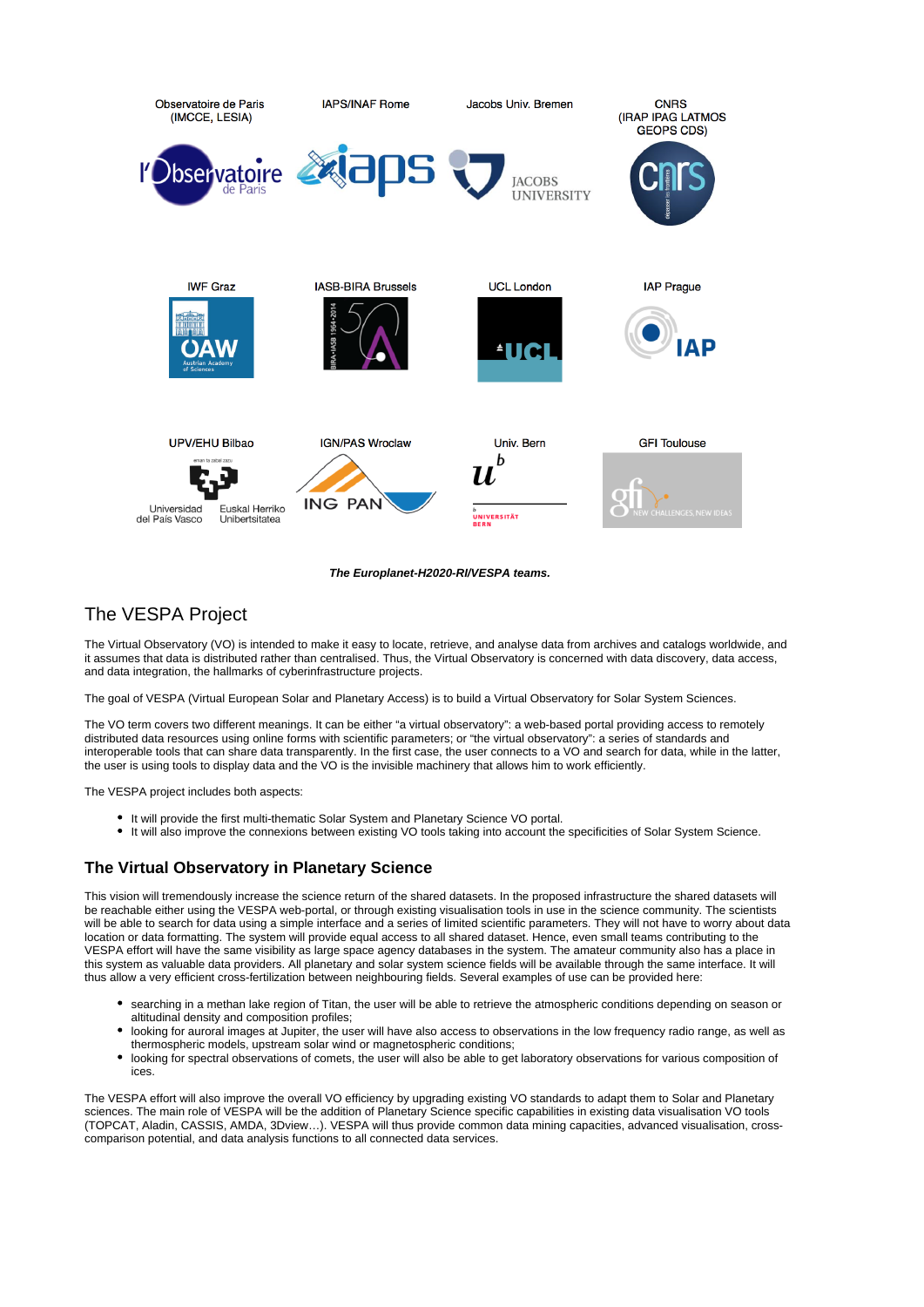The VESPA project is connected to other data-access related efforts such as the astronomical VO (IVOA, International Virtual Observatory Alliance), the International Planetary Data Alliance (IPDA, which is a coordinated project to share planetary science archive from space agencies), or SPASE (Space Physics Archive Search and Extract). The VESPA core team members have been regularly interacting with these groups in the past 5 years. Hence all new developments will be done in coordination with existing standards, ensuring this way the project sustainability. The team also participated in many VO-related EU-funded FP7 programmes linked with solar system sciences such as Europlanet-RI, PlanetServer, HELIO, VAMDC and IMPEx in particular.

The goal of the VESPA project is to provide such an infrastructure, through a JRA (Joint Research Activity, i.e., developments) work package and a VA (Virtual Access Activity, i.e., implementation) work package, building on the prototype forged during Europlanet-RI (2009-2012). The JRA-VESPA will provide efficient visualisation and analysis tools to the Planetary Science VO, while the VA-VESPA will enlarge its content with new data services and by building a community of users and data providers, actually answering a growing demand in this field. The JRA-VESPA will also prepare new VO-compliant data services with particular interest and impact in several thematic fields of Solar System studies. The scientific community will participate to this project through workshops organised twice a year (at EPSC and EGU, the two major Planetary Science conferences in Europe), where VESPA will be showcased, tutorials will be proposed during hands-on sessions, feedback and needs from the user will be collected.

#### **Evolutions**

A first prototype was devised during the EU-funded programme Europlanet-RI (2009-2012), in the IDIS activity. VESPA has evolved and matured since the end of Europlanet-RI. Its development is now a part of the Europlanet 2020 programme. An increase by a factor of 5 of

the number of connected data services is expected during the programme, as well as the training of 15-20 teams in Europe.

### Interoperability

# **Tools and interfaces**

The main concept behind the VO is the interoperability. In Solar System Sciences, and more specifically in Planetary Sciences, there are already several interoperability standards used by the community. The 2 main ones are [SPASE](http://www.spase-group.org) for Planetary Space Physics and GIS for Planetary Surfaces. [VESPA](http://europlanet-vespa.eu) is also reusing standards from the astronomical VO [\(IVOA](http://ivoa.net)), where they are not tied to sky coordinates. Being interoperable means being compatible with existing tools, which have been developed to fulfill the needs of a community. Hence databases and archives should be able to connect with these existing tools, either generic tools (e.g., [TOPCAT](http://www.star.bris.ac.uk/~mbt/topcat/)) or discipline specific (e. g., [AMDA,](http://amda.cdpp.eu) [3Dview.](http://3dview.cdpp.eu)..). The interoperability must be bidirectional:

- A visitor on a PDS node web portal should be able to send data from the web page to his preferred tools
- A tool user should be able to retrieve PDS data from the tool interface.

The first bullet is already being tested by the PDS-PPI node. On a data page, the user have access to a local menu allowing him to either view the data in a new page (the data is translated into a web page, using the label), view the data with a plotting library on a web page, view the data in Autoplot (a plotting tool developed for the Space Physics community), or view the data in TOPCAT (a plotting tool developed for the Astronomy community). The latter option is even more generic, as it implements the [SAMP](http://www.ivoa.net/documents/SAMP/) protocol (Simple Application Messaging Protocol). The data can then be sent to any SAMP-enabled tool (either web based to desktop tools).



**Figure 1. Screenshot of PDS-PPI node page, with the drop-down menu showing display options: view as table, view with VISTA, view in Autoplot and view with TOPCAT.**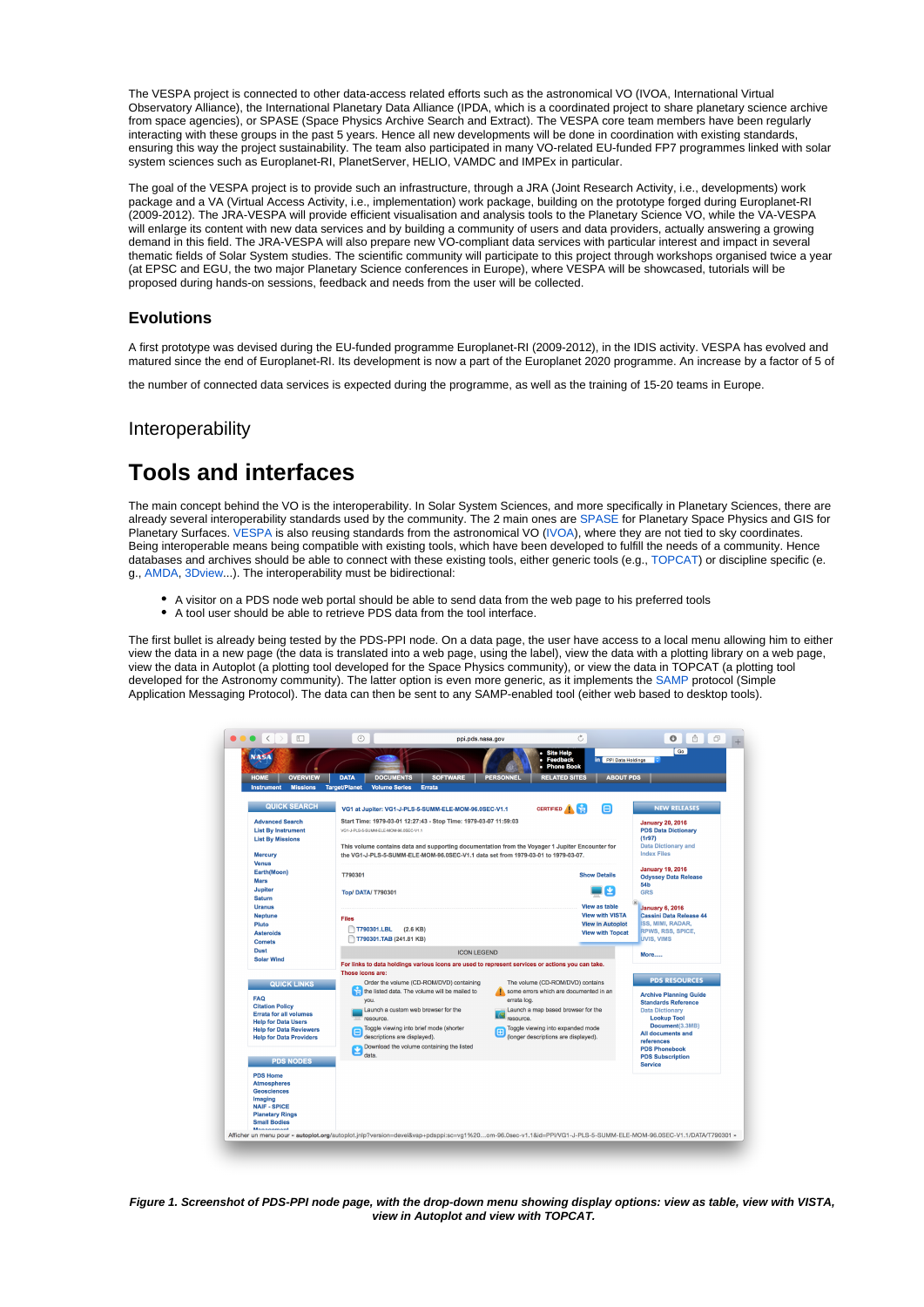For the second bullet, the tools must act as clients to the PDS data server. This can most probably be done with PDS4 technology, but using existing interoperable standards (through RESTful interfaces or dedicated web services) would accelerate the adoption and connections by external developers. Developing of mappings between internal PDS4 discipline dictionaries and external data models (such as VESPA or SPASE) is really the key to efficiently implement interoperable search services.

As for VESPA, reuse of technology should be the guiding principle. But when there is nothing existing, new tools can be developed. [Web](http://wgc.jpl.nasa.gov:8080/webgeocalc) [GeoCalc](http://wgc.jpl.nasa.gov:8080/webgeocalc) is a good example for this. This online interface to the SPICE library is very helpful for data analysis, such as data selection based on viewing geometry. This tool would greatly benefit of little additions to include interoperable formats output and interfaces, such as:

- add VOTable output: [VOTable](http://www.ivoa.net/documents/VOTable/) is an XML-based table format, including formatted metadata, which is used in many disciplines (Astronomy, Space Physics, Heliophysics...)
- add SAMP interface: SAMP is a protocol to exchange messages between applications, such as data availability broadcasting (including data format signature, so that tools that understand the format, can download and display the data).

In Earth science, another community developed tool going in the same direction is [OpenDAP](http://www.opendap.org). We have not rested this technology within VESPA yet, but it seems very promising. It provides a datacenter interface allowing to specify selection on data, operations on data and formatting output, in the RESTful query. This helps interoperability: the client sending the query can specify how the data should be formatted, organized and sampled, so that he can read them correctly. A similar development is in the PDS-PPI node project list, allowing to select the data format output at time of data download, with a conversion on the fly.

#### **Workflows**

Workflows are an other aspect of new capabilities to be developed in Planetary Sciences. Efficient workflow development and management requires interoperability. Having compatible input and output interfaces for workflow elements is really the key. Good workflow could nurture and/or ease cross-disciplinary studies, which is a key aspect in Planetary Sciences. It would also be very promising for data re-analyses with updated or recalibrated datasets. The main workflow engine developed in Europe, and used in several scientific domains (biology, astronomy, chemistry medicine, music, meteorology, social sciences...), is called [Taverna](http://www.taverna.org.uk). In the frame of the [HELIO](http://www.helio-vo.eu) project, Taverna has been tested to Heliophysics studies with some success. In VESPA, we are going to study its application to Planetary Sciences. This workflow engine is connected a social-network-like web portal: [myExperiment.org](http://www.myexperiment.org/home), where users are sharing their workflows to others. Such community-based helps a lot new-comers with easy to use already written and documented workflows.

#### **Tutorials**

Finally, last but not least the training of the community is essential. In the frame of VESPA, we are organizing splinter session during the two major Planetary Sciences conferences in Europe: EGU and EPSC. These splinter session are [hand's-on session,](http://typhon.obspm.fr/VESPA-tutorials/index.php?page=1) where the participant are training on and discovering new tools. This is also the occasion to test the tools with new use cases, and gather the comments from the users. This workshop are helping adopting the new tools. Training workshops are held for user training as well as for data providers.

Dedicated workshops are also very useful. Last year, a [workshop dedicated to planetary surfaces](http://www.rssd.esa.int/index.php?project=PSA&page=gisws) has been organized by PSA. This workshop was a great success. Many participants were already using GIS tools, but new comers really improved their understanding and experience on such tools. Discussions on how to interact with other communities (i.e., on being interoperable) was also very fruitful and some use cases were presented and discussed (e.g., mapping in-situ plasma measurements around Mars, Europa or Ganymede down to the surface and using GIS tools to plots the different maps).

In the US, to our knowledge, there are already similar workshops organized by USGS for planetary GIS tools, and CCMC for heliophysics modeling tools.

# Better and easier archiving

The PDS4 infrastructure is going in the right direction. With the XML Schema and Schematron tools, scripting tools can automatically create or check product labels. These technologies are also making the archive itself more consistent, that the metadata are modeled more accurately. In order to facilitate even more the archiving and increase the quality of the archive, PDS should allow community-used formats. This kind of adoption must be preceded by an assessment of the archivability of these formats.

This has already be done for the CDF format, with restrictions on the CDF use, so that the files will be readable without a CDF library in the future. The use of CDF benefits to the user, the data provider, as well as to the archive quality process. The users already using CDF can go on using its fully developed libraries and tools that use CDF, and they don't have to write yet another reader every time a new dataset is archived. The data provider already using CDF can keep doing so and slightly adapt its processing pipeline to produce PDS4 compliant CDF files. Finally the benefit on the data quality is in the metadata of the CDF file. It is possible to add all relevant metadata in the CDF file itself, with predefined data modeling (as done for Space Sciences), so that the ingestion into the archive and the XML label generation can be automated.

Easier archiving could be proposed if the data provider is using a standard and acceptable data format. The archive specification may then concentrate on the file structure and metadata. If the data provider follows the specification, then the archive process can be rather straightforward, or even more, automated. In support of this proposition, we have been preparing two Cassini/RPWS higher order datasets, that have been delivered to PDS-PPI last summer. Those two datasets are using CDF as a file format, and a rather complete series of global attributes (metadata). The PDS4 labels of the data products have been generated automatically from each CDF file, using scripts developed by the PDS-PPI node team. The metadata included into those files are making them compliant with ISTP (Space Physics archive), PDS4 (Planetary Science Archive) and VESPA for easier distribution. In the case of VESPA, the metadata table used for data discovery use also generated automatically from the file global attributes.

# Synergy with editors

The synergy between journal editors and data centers must be improved.